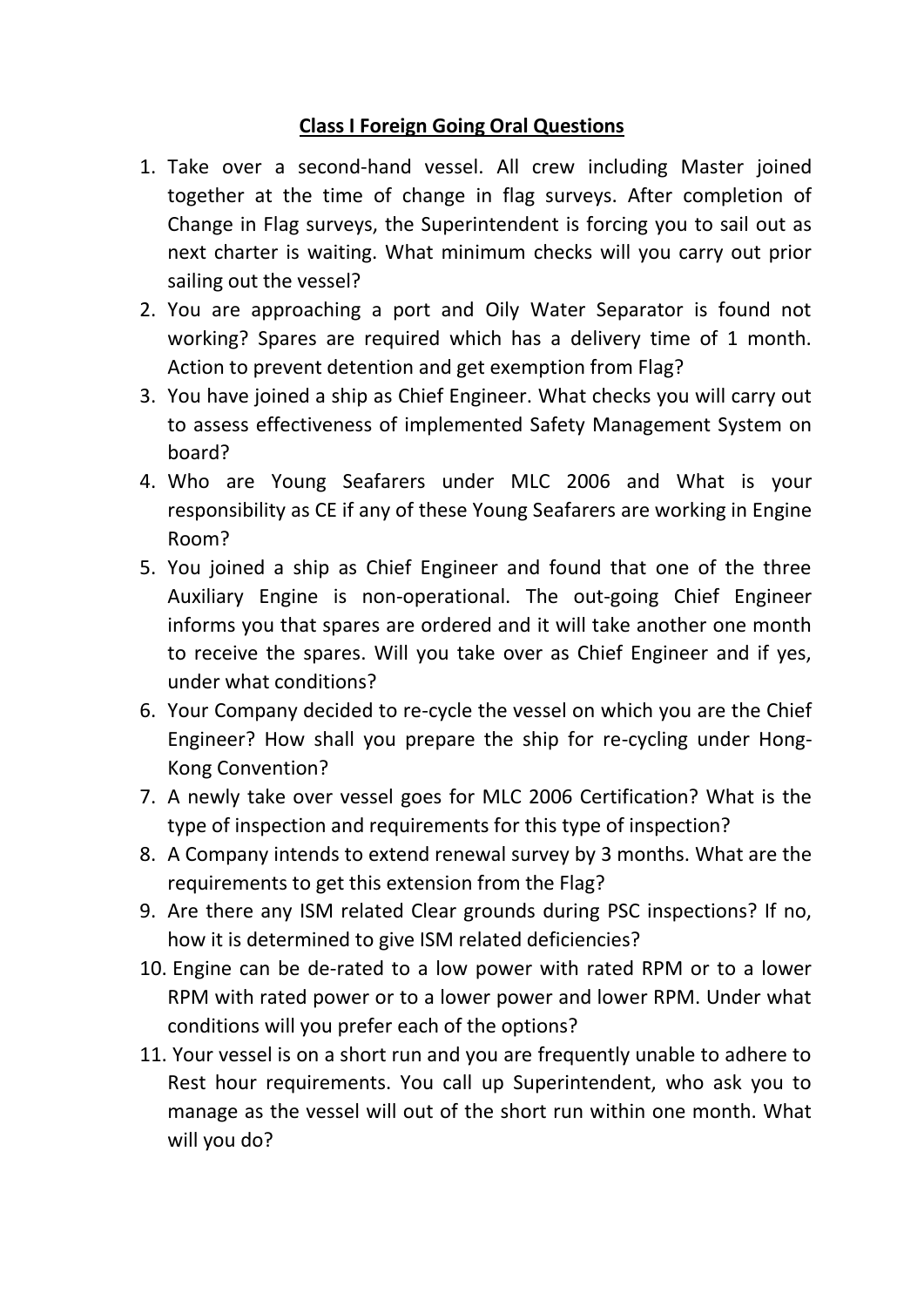- 12. Your vessel is going to leave a port for next charter where you have to reach in limited time. The vessel has only one-day fuel and the fuel available in this port is with sulphur content more than the global limit allowed by MARPOL. On the way there is no area where MARPOL compliant fuel can be bunkered. What will you do?
- 13.Your vessel is going to a port in a region where number of Indian Flag vessels have been detained in last few months. How will you prepare for the visit to a port in such a region?
- 14.During your tenure as CE on a vessel, you noted that there is a sudden increase in near misses in last two months. What will you do?
- 15.You have joined a newly constructed ship as CE. The Company wants to implement complete Condition Monitoring system of maintenance on this vessel. What is your view point?
- 16.In accordance with UNCLOS a flag should exercise its jurisdiction and control in administrative, social and technical matters over ships flying its flag. How this jurisdiction is exercised by different Flags?
- 17. Various P&I clubs treat accidents and casualties as an iceberg. According to various reports for every one death on a ship and 30 lost time injuries there are about 3000 near misses and 30,000 unsafe acts. Taking this statistics into consideration, how on your ship you can prevent casualties and lost time injuries?
- 18.India is not still a signatory to Ballast Water Convention. Can foreign ships visiting India be inspected under PSC for Ballast Water Convention?
- 19. What is a Master's review of Safety Management System? What statistics are used to make it effective?
- 20. An Indian Flag vessel managed by a Company (with excellent PSC records of all the vessels managed by this Company in every port) is inspected each time she visits Paris MOU region ports. What can be the reason?

Prepared by: Vikrant Rai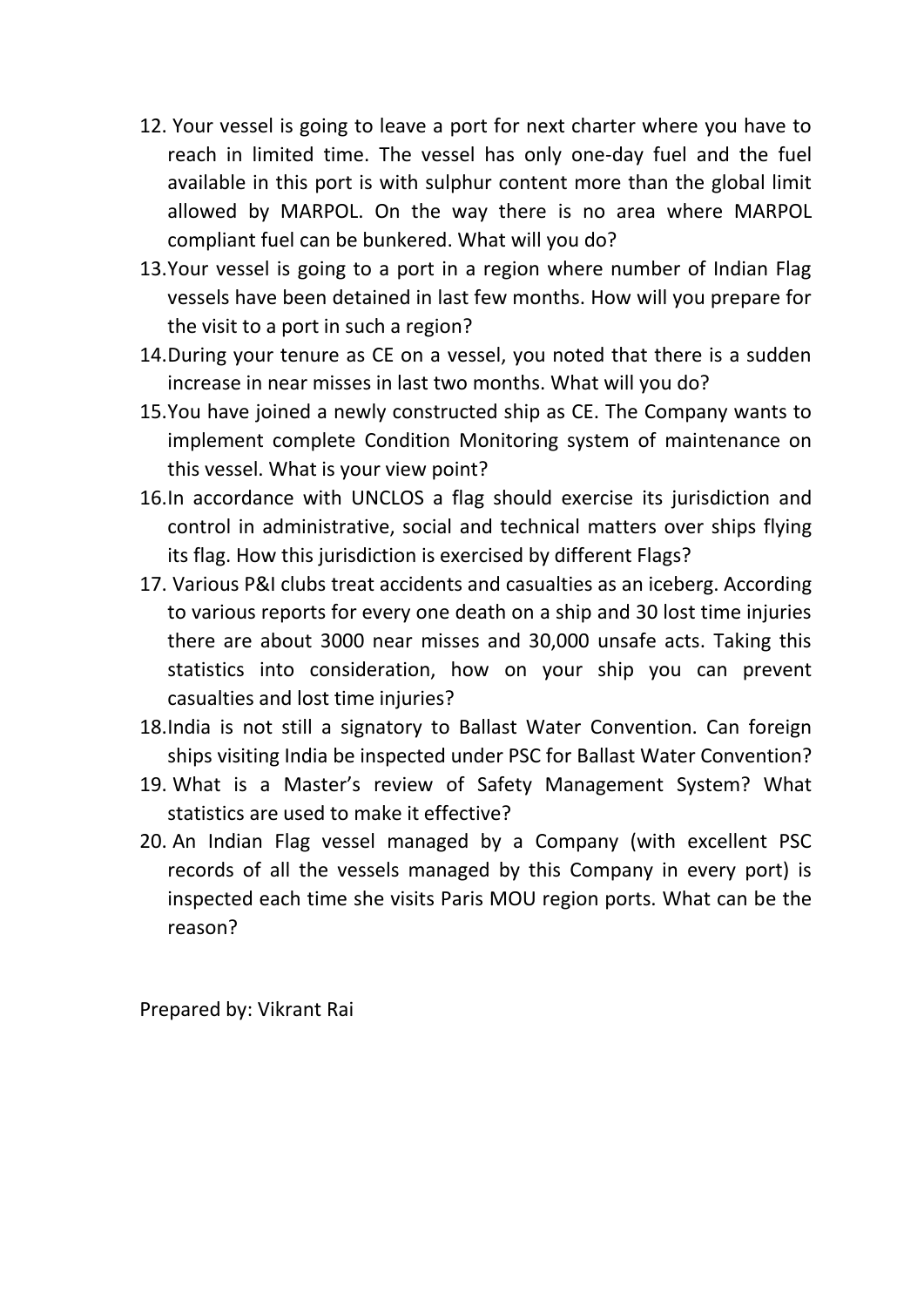## **MEO Class-II FOREIGN GOING QUESTIONS BANK**

## Function-3

- 1. What is "Free surface effect" and its effect on stability?
- 2. Breast hook/panting stringer/solid floor.
- 3. Additional safety measures for Bulk Carrier.
- 4. Purpose of Conditions of assignment.
- 5. Action to be taken when there is a fire in accommodation.
- 6. Information required in Bunker Delivery Note.
- 7. Bulkhead.
- 8. How to carry out risk assessment?
- 9. Oil Record Book -entries to be made.
- 10.Which entity decides Ship Security Level and action to be taken when Security Level is raised to 3.
- 11.How will you identify when a ship is as stiff or a tender ship?
- 12.Common sources of fire on ship in repair yard.
- 13.Why Mechanical foam in preferred over chemical foam for fire fighting on ships?
- 14.How will you put Oily Water Separator into use?
- 15.What is a major non-conformity?
- 16.Risk assessment objective.
- 17.MARPOL Annex-VI-Objective –Discharge-criterion.
- 18.SMS contents.
- 19.MLC-2006-Objective
- 20.What is permeability & How to calculate.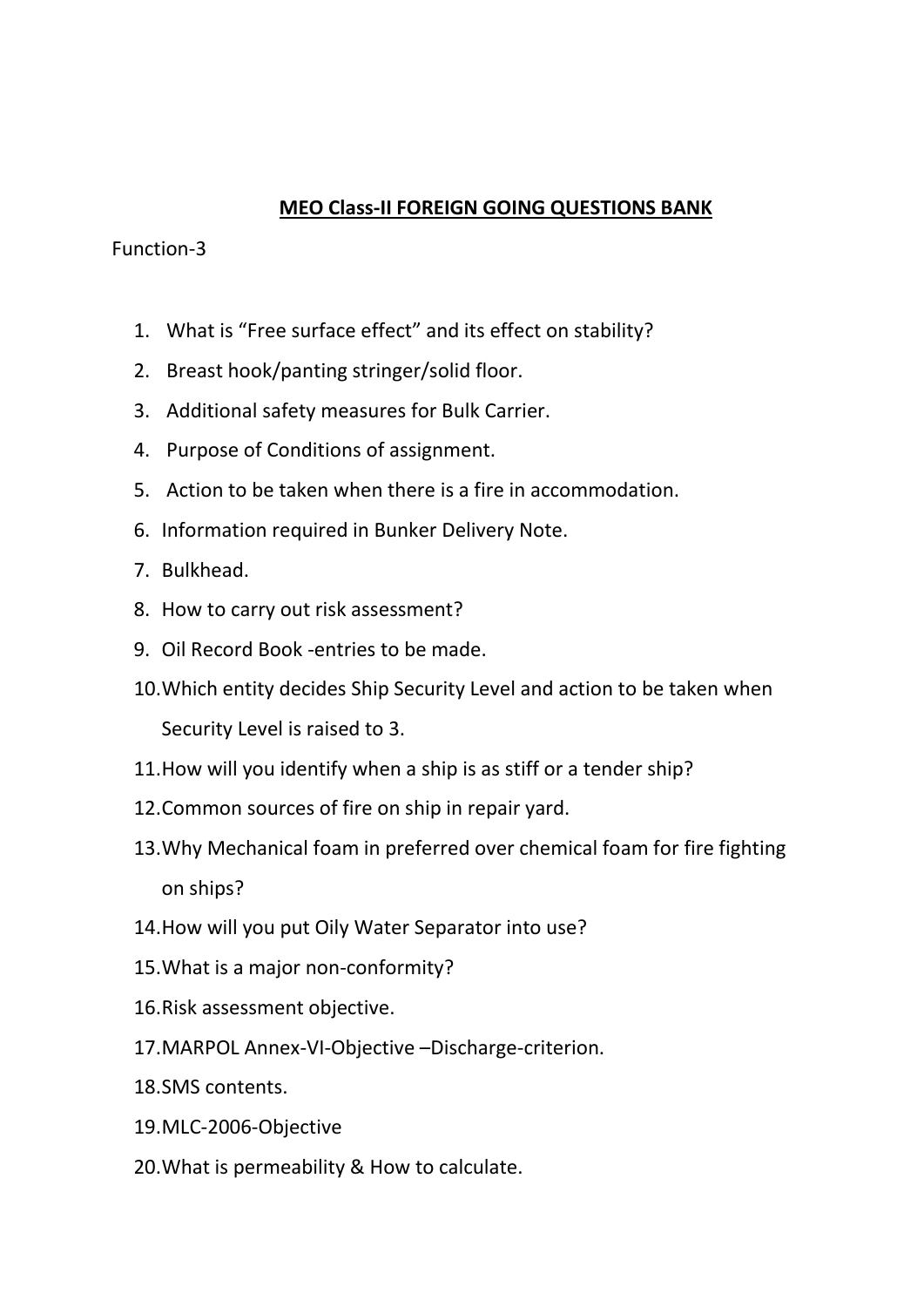- 21. GRT-Space exempted in calculation.
- 22.Dry docking.
- 23.Difference between Intact stability and damaged stability.
- 24.What is audit of what is survey?
- 25.Rapson slide purpose, bitter and arrangement.
- 26.Capacity of sludge talk.
- 27.Periodical maintenance on Fixed Fire Fighting CO2 system.
- 28.Size of standard discharge connection.
- 29.Action during ER flooding?
- 30.Purpose of inclining experiment?
- 31.Diesel-Oil .DB tank vent arrangement.
- 32.Additional firefighting equipment for containership
- 33.Isolation V/v purpose on fire main
- 34.Safety fittings on LNG cargo tank.
- 35.TPC, Factors affecting TPC.
- 36.Freeing ports, location & purpose.
- 37.Elements of ISM Code.
- 38.E/R Bilge pumping out criteria.
- 39.Types of Sewage Treatment Plants?
- 40. Checks before flooding Engine Room with CO2 during fire?
- 41.Flammability diagram, purpose & how to use?
- 42.Safety fitting on IGS.
- 43.TPC, factors affecting TPC.
- 44.ORB entry for bunkering.
- 45.ISM Certifications.
- 46.EEDI/EEOI
- 47.DWT, GRT, NRT.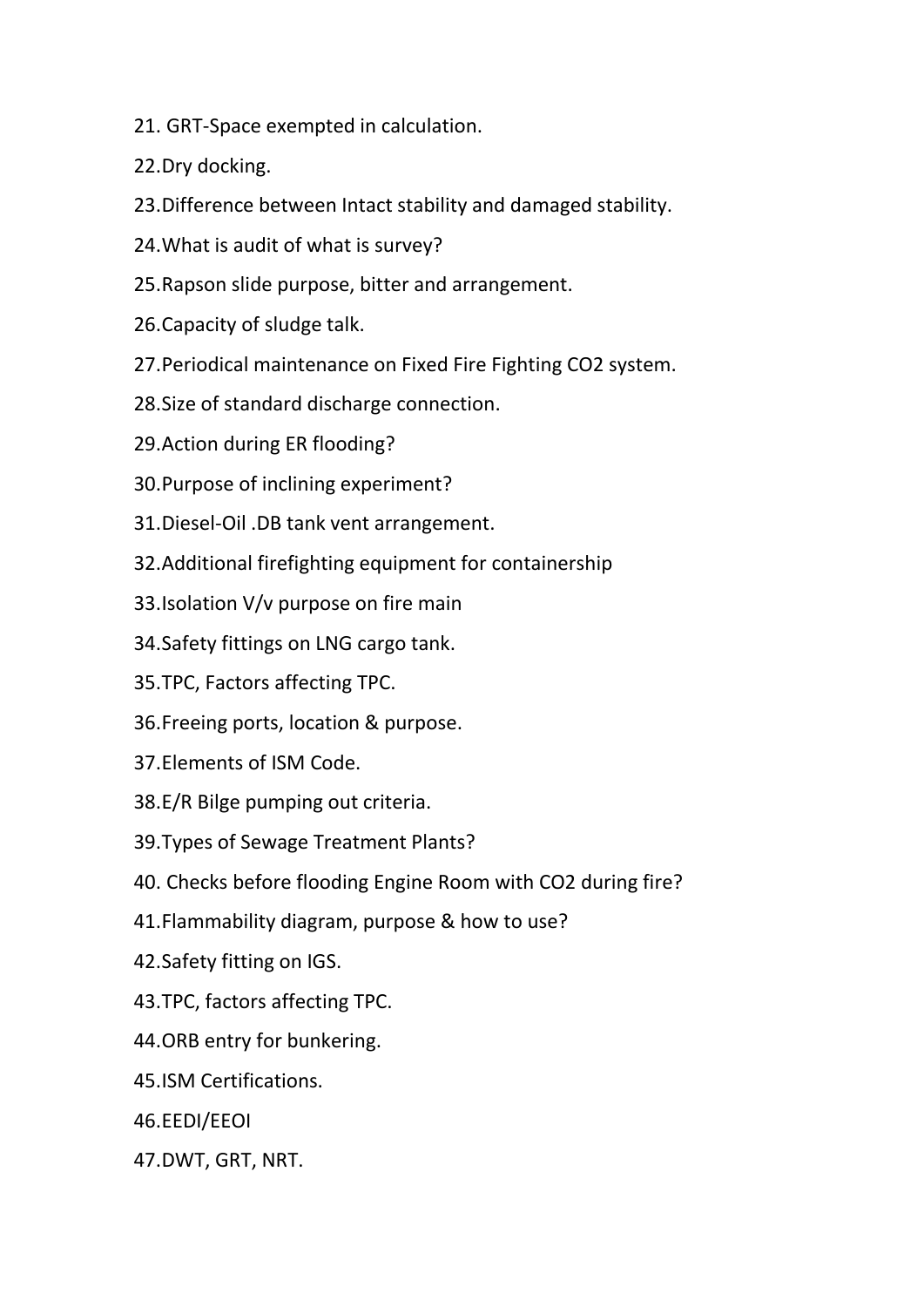- 48.Cover correction fire detection space.
- 49.Testing smoke detector.
- 50.Safety fittings in cargo P/P Room.

### Function-4-B

- 1. 1<sup>st</sup> Stage Safety valve for Main Air Compressor is lifting. What is the reason?
- 2. M/E-All unit exhaust temperatures using.
- 3. Purpose of lifting Boiler safety valves with easing gear?
- 4. Ways to measure AE Fuel injection timing?
- 5. Mean effective pressure?
- 6. Why fatigue strength is less than UTS.
- 7. What is creep?
- 8. Contraction of boiler foundation sketch.
- 9. Timing diagram of 4-S engine.
- 10.What is speed droop in governor?
- 11.A/C compressor capacity control.
- 12.Safeties on boiler guage glass.
- 13.Air in steering system, how to purge out air?
- 14.VIT/ super VIT action.
- 15.Performance curve/cards for Main Engine? How to determine late injection?
- 16.Performance of Main Engine Air Cooler?
- 17. How to advance the fuel injection timings?
- 18.Liner –Maximum wear position.
- 19.Selection of gravity disc in purifier.
- 20.How to ensure optimum efficient performance from a purifier?
- 21.Action to be when taken when it is found that a boiler tube is leaking?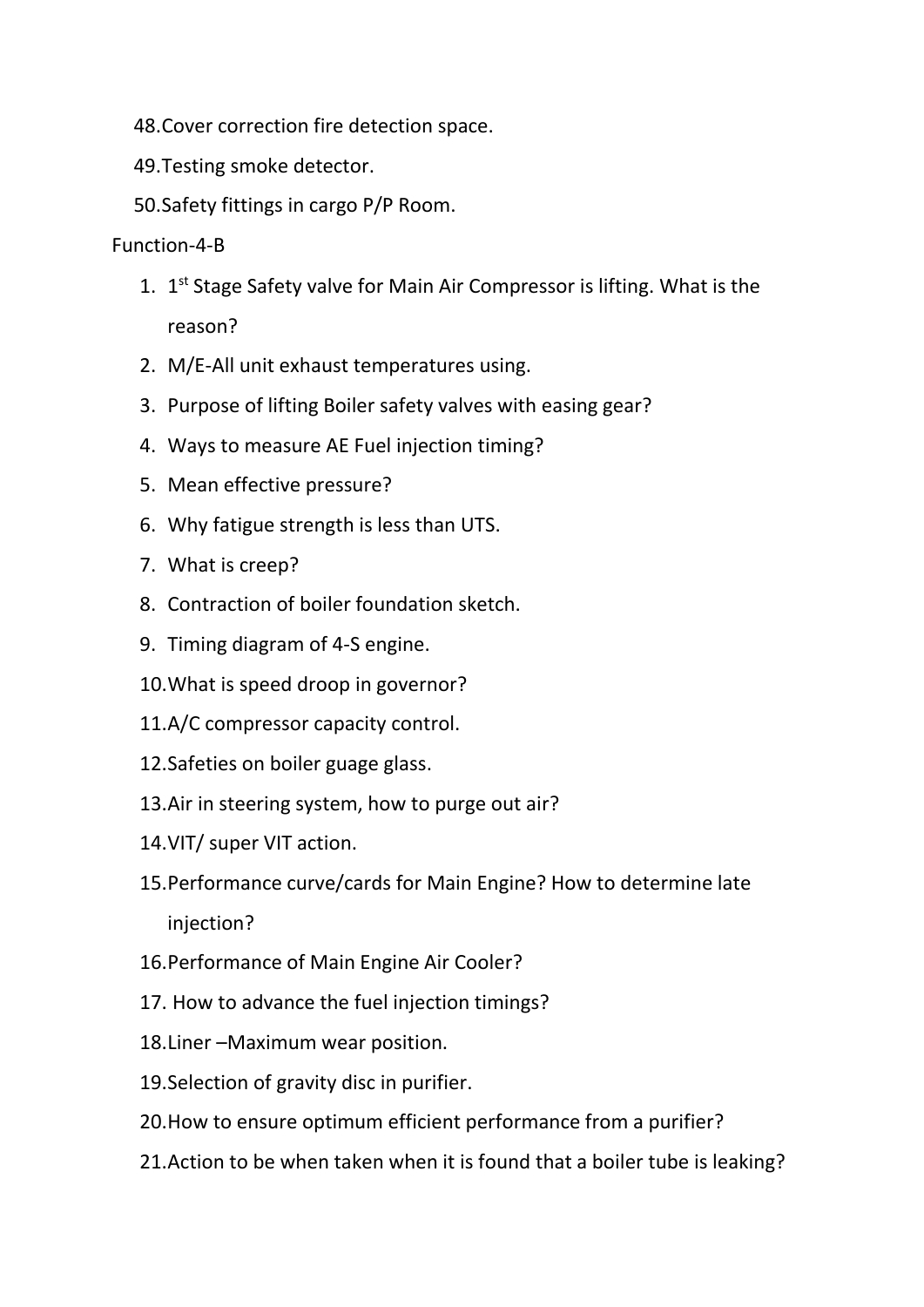- 22.Safeties on ER Crane?
- 23.MAN- B &W latest development.
- 24.Aux Engine is overloaded due to certain reasons. What checks to be carried on crack pine & bearing?
- 25.Properties of refrigerant.
- 26.Purifier over flowering. Reasons?
- 27.F.W.G giving salinity alarm. Reasons?
- 28.Calculation of Main engine SFOC?
- 29.Aux engine one-unit exhaust temperature found low.
- 30.Boiler reasons for hard scale for on heating surface.
- 31.Reefer plant how air can enter into system.
- 32.Action when Aux Engine L.O analysis shows poor results.
- 33.Charging of Ref Compressor with oil.
- 34.Ref Compressor tripping frequently on HP Cut out. Reasons.

#### Function-5

- 1. Principle of induction motor.
- 2. Safeties on alternators.
- 3. Reverse trip operation.
- 4. Safety installed on Main Switch Board.
- 5. Black out test.
- 6. Kirchhoff current law?
- 7. Shore correction requirements and checks?
- 8. Preferential trip?
- 9. Pressure switch?
- 10.Motor not starting?
- 11.Fail safe system.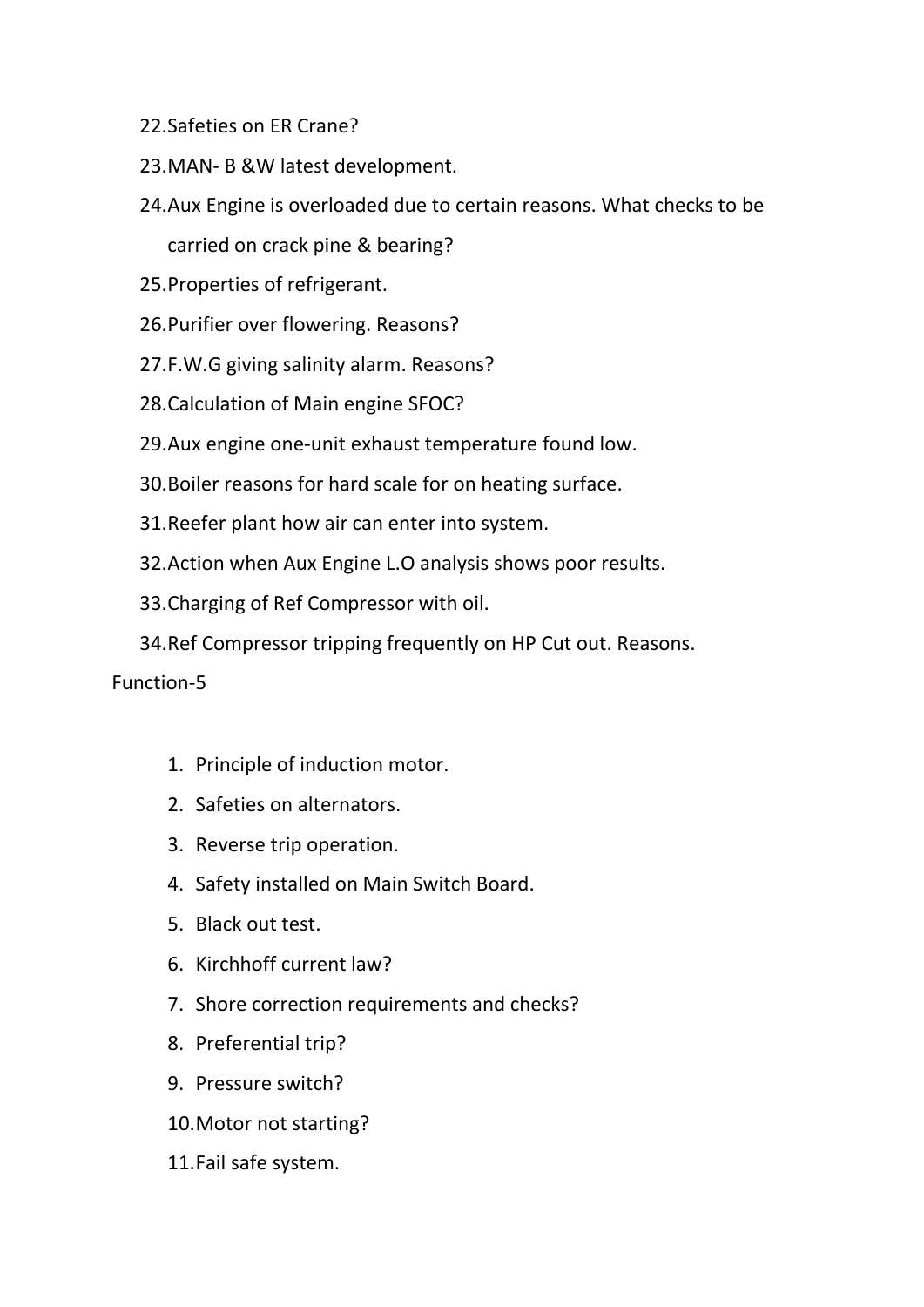- 12.Low insulation alarm.
- 13.Maintenance on Lead-acid battery.
- 14.Maintenance of motor.
- 15.Insulation testing of motor.
- 16.Working of induction motor.
- 17.What is a star/delta starter?
- 18.Workings principle synchronous motor
- 19.Alternator Synch scope out of order.
- 20.Power factor- Value of power factor.
- 21.Requirement for emergency battery.
- 22.Brushless alternator working principle.
- 23.How to test a diode and a capacitor?
- 24.Types of starters for indication motor.
- 25.Maintenance on alternator.
- 26. Precautions while connecting shore power.
- 27. Type of circuit breakers.
- 28. Excitation system of the alternator.
- 29. 2 generators are running in parallel. Both taking different powers. Reason?
- 30. Types of buttons and low the changing of the same of lone.
- 31. What is open circuit/Short circuit/earth fault?

#### Function-6

- 1. How will you carry out accumulation of pressure test on boiler?
	- 2. Name all NDT methods and explain Magnetic Particle test.
	- 3. How will you fit a shrunk fit bearing on a shaft?
	- 4. Defects in a certificate pump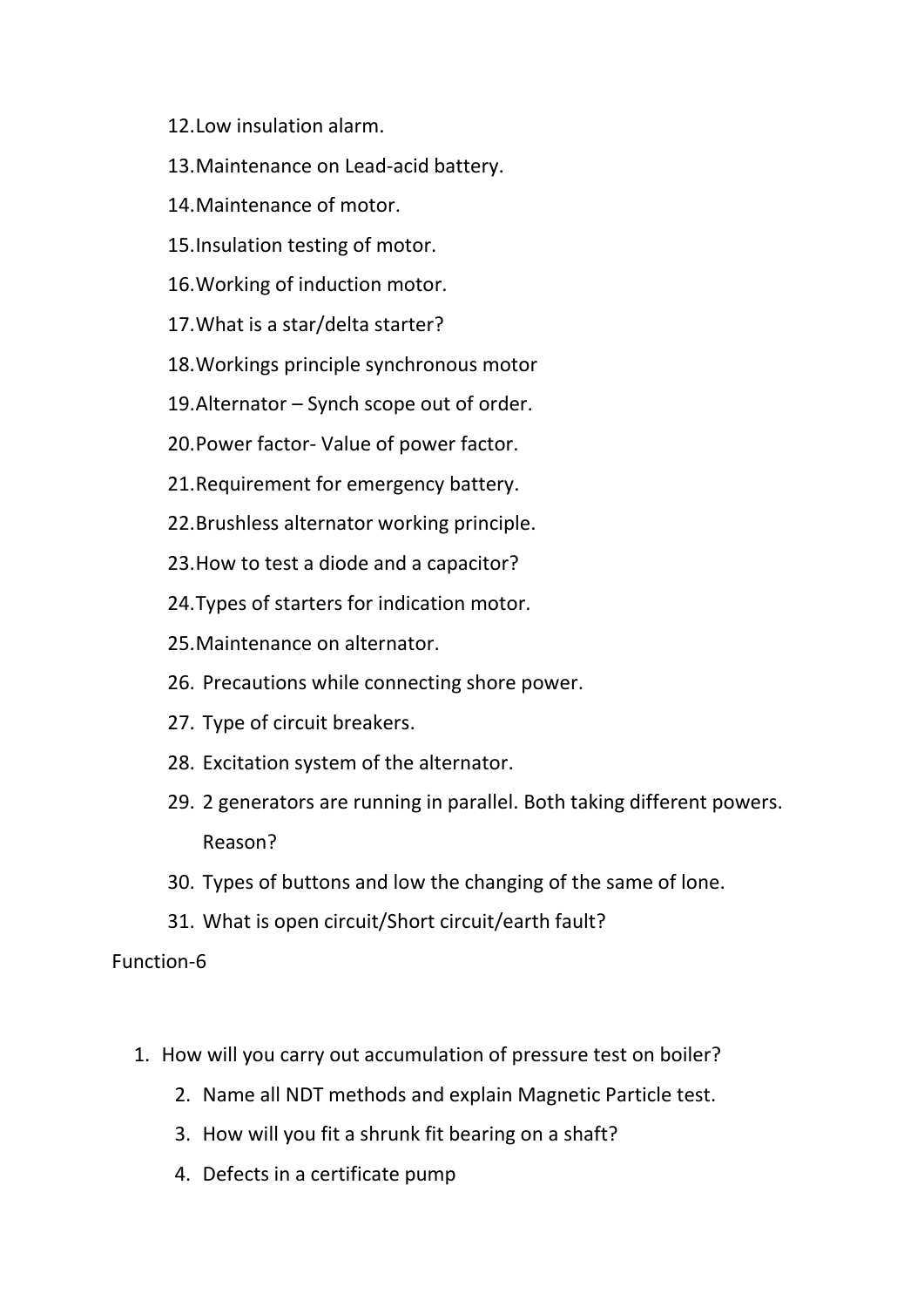- 5. Defect in holding down bolts
- 6. How do you pressure test bunker line.
- 7. How do you conduct L.O tests on-board?
- 8. Reefer plank-suspect of air ingress confirm removed.
- 9. How do you get correct size of gravity disc of HFO Purifier?
- 10.D/E piston over- haul-Checks on piston running groove.
- 11.Common welding defects.
- 12.Interpretation of Crank-Shaft deflections?
- 13.How to take propeller drop?
- 14.Checks for High fuel oil consumption
- 15.How you order a S.W pipe for E/R.
- 16.Checkpoints for A/E crank pin inspection.
- 17.How do you pressure test D.B Ballast tank.
- 18.Liner for M.E to be gauged-procedure.
- 19.Bunker fuel Quality acceptance criterion
- 20.Boiler water test and recommended values.
- 21.How do you set size of gravity disc?
- 22.Engine does not start on air. Checks?
- 23.Purpose of light spring diagram.
- 24.Running A/E without the T/C.
- 25.What is critical speed.
- 26.Mountings fitted on air bottle.
- 27.A/E cycle Blow past.
- 28.Reasons for fluctuating Main Engine Jacket Cooling Water Pressure?
- 29.Spot test of A/E L.O.
- 30.During maneuvering bursting disc on one of the air starting line bursts? Action to be taken.